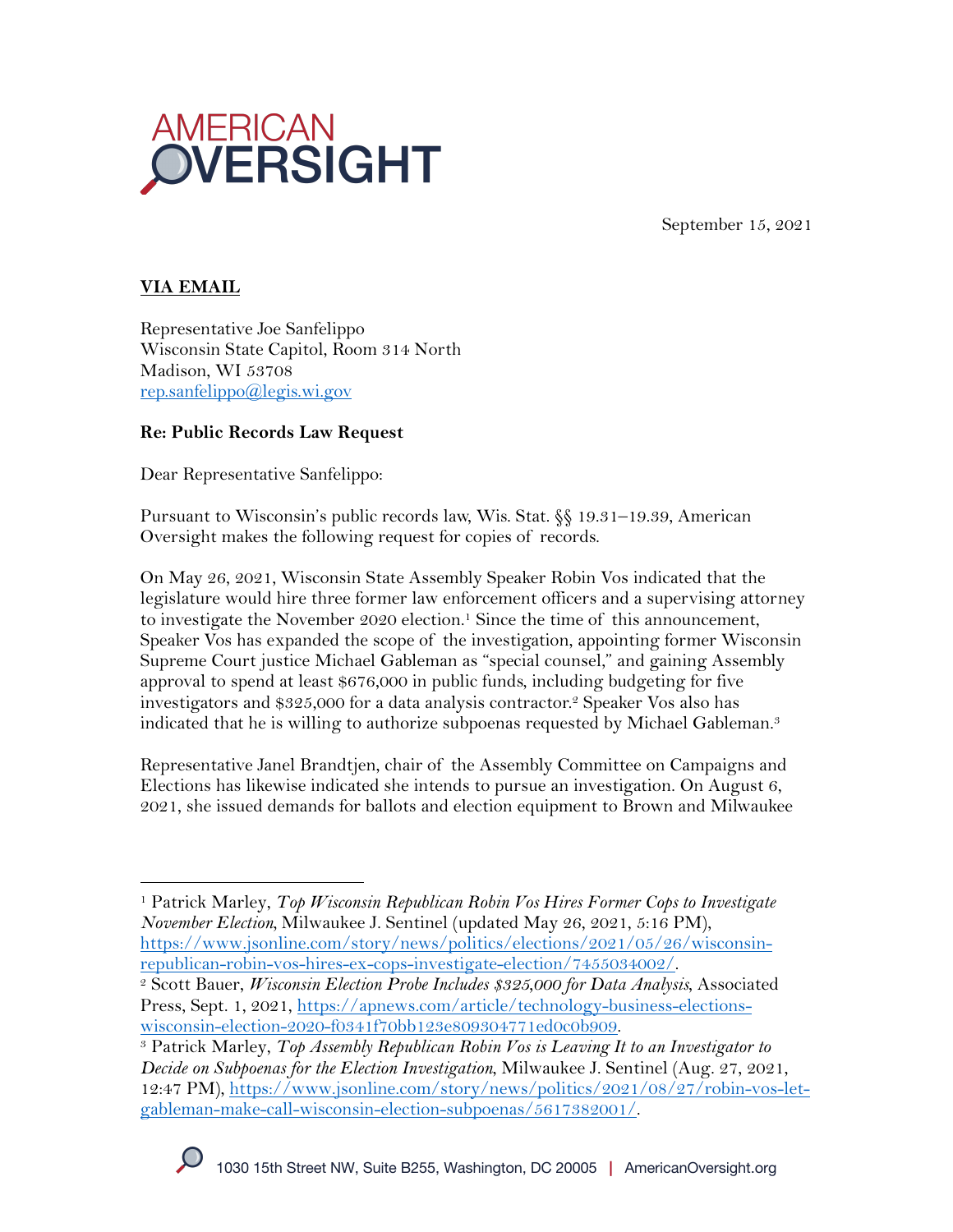counties,<sup>4</sup> though those counties have indicated they will not comply with Rep. Brandtjen's requests, which legislative attorneys deemed unenforceable.<sup>5</sup>

American Oversight seeks records with the potential to shed light on the Wisconsin legislature's investigations of elections.

# **Requested Records**

American Oversight requests that your office produce the following records "as soon as practicable and without delay": 6

All records substantively described in the request identified as WI-REP-21-11377 from the period after that request was submitted—*i.e.*, from August 13, 2021, through the date of the search. For clarity, the records requested are reproduced, with modifications to account for newly identified information, as follows:

- 1. A complete copy (including any attachments) of any formal or informal guidance, directives, memoranda, or other policy and procedure documents issued to entities investigating the November 2020 election, including but not limited to:
	- a. Directives regarding the scope and duration of any investigations
	- b. Records identifying, prioritizing, and investigating alleged fraud, misconduct, or irregularities
	- c. Protocols for contacting persons of interest, including, but not limited, to guidelines or scripts for contacting and interviewing witnesses
	- d. Guidance regarding the presentation of any findings; guidelines for ensuring the safe handling and privacy of confidential voter information and ballot equipment
	- e. Any other directives regarding the planning, preparation, and execution of any investigations

<sup>4</sup> Patrick Marley, et al., *Republican Lawmaker Seeks to Seize Ballots and Voting Machines in Milwaukee and Brown Counties*, Milwaukee J. Sentinel (updated Aug. 8, 2021, 9:26 PM), https://www.jsonline.com/story/news/politics/2021/08/06/gop-lawmaker-seeksseize-ballots-and-voting-machines-milwaukee-and-brown-counties/5512163001/. 5 Patrick Marley, *Milwaukee, Brown County Clerks Refuse to Turn Over Ballots, Voting* 

*Machines to GOP Lawmaker, but Issue Could Escalate*, Milwaukee J. Sentinel (updated Sept. 3, 2021, 4:48 PM),

https://www.jsonline.com/story/news/politics/2021/09/03/milwaukee-county-clerkrefuses-turn-over-ballots-republican-lawmaker/5712256001/.<br><sup>6</sup> Wis. Stat. § 19.35(4)(a).

<sup>7</sup> To be clear, the August 13, 2021 request referenced above seeks records from the period of July 15, 2021, through the date the search is conducted. This request seeks the same types of records from August 13, 2021, through the date the search is conducted. *See* https://www.americanoversight.org/document/public-records-request-towisconsin-rep-sanfelippo-seeking-guidance-for-entities-investigating-november-2020 election.]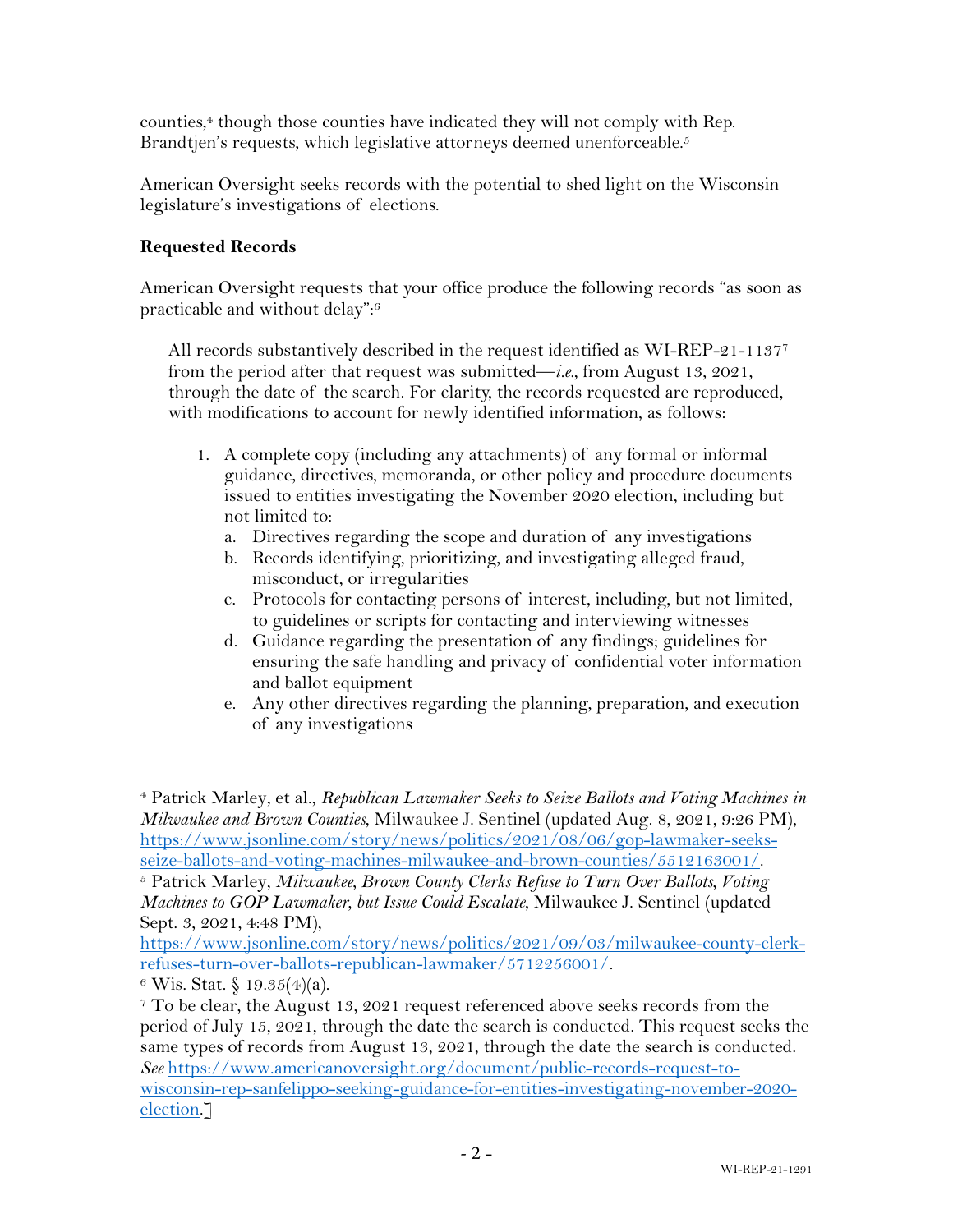2. A complete copy (including any attachments) of any interim reports, analyses, notifications, or other work product submitted by individuals or entities under contract to investigate the November 2020 election.

For all portions of this request, this request should be interpreted to include records pertaining to the investigation announced by Speaker Vos on May 26, the expansion announced by Speaker Vos on July 30, the investigation announced by Representative Brandtjen on July 26, and any other investigations by the Assembly into any matters related to the 2020 election. Please note that this request seeks records in addition to, and not duplicative of, the records sought by any previous requests submitted by American Oversight.

### **Fee Waiver Request**

In accordance with Wis. Stat. § 19.35(3)(e), American Oversight respectfully requests that the records be produced without charge. Providing American Oversight with a waiver of fees is in the "public interest" because American Oversight will, in accordance with its organizational mission, make the records available to the public without charge. These disclosures will likely contribute to a better understanding of relevant government action by the general public.

American Oversight's work is aimed solely at serving the public interest. As a  $501(c)(3)$ nonprofit, American Oversight does not have a commercial purpose and the release of the information requested is not in American Oversight's financial interest. Rather, American Oversight's mission is to serve the public by promoting transparency in government, educating the public about government activities, and ensuring the accountability of government officials. American Oversight uses the information gathered, and its analysis of it, to educate the public through reports, press releases, or other media.<sup>8</sup> American Oversight also makes materials it gathers available on its public

<sup>8</sup> *See generally News*, American Oversight, https://www.americanoversight.org/blog; *State Investigations*, American Oversight, https://www.americanoversight.org/states; *see, e.g., State Government Contacts with Voting-Restriction Activists*, American Oversight, https://www.americanoversight.org/investigation/state-government-contacts-withvoting-restriction-activists; *Wisconsin Documents Offer Window into Early Uncertainty over COVID-19*, American Oversight, https://www.americanoversight.org/wisconsindocuments-offer-window-into-early-uncertainty-over-covid-19.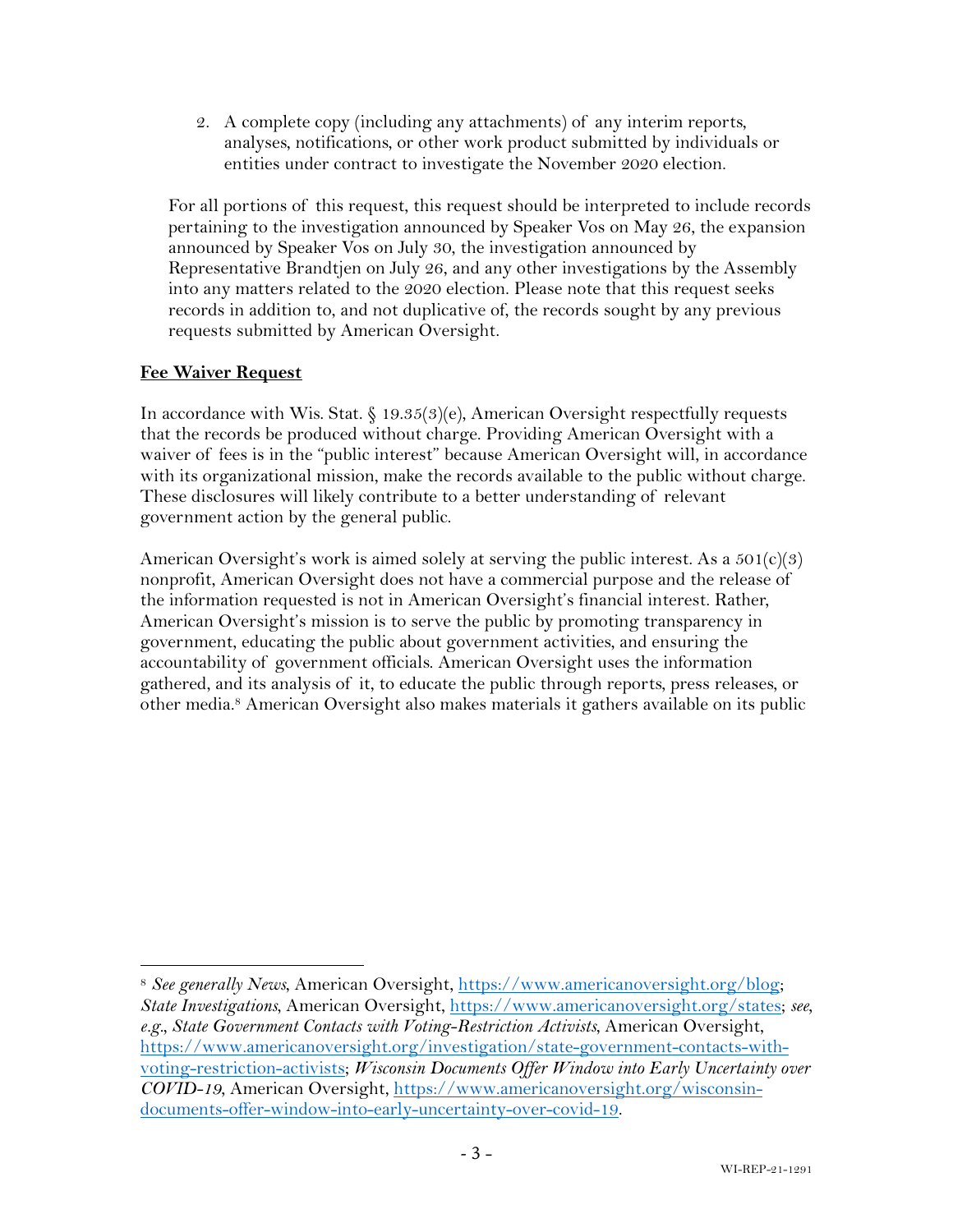website<sup>9</sup> and promotes their availability on social media platforms, such as Facebook and Twitter.10

The public has a significant interest in the Wisconsin state legislature's investigations of the November 2020 election. <sup>11</sup> Records with the potential to shed light on this matter would contribute significantly to public understanding of operations of the government, including whether or to what extent partisan motivations or external actors guided the decision to open investigations, expand the scope of existing investigations, or influence the conduct of the investigations. American Oversight is committed to transparency and makes the responses agencies provide to public records requests publicly available, and the public's understanding of the government's activities would be enhanced through American Oversight's analysis and publication of these records.

American Oversight asks that if its request for a fee waiver is denied in whole or in part, that you contact us prior to incurring any costs.

## **Guidance Regarding the Search & Processing of Requested Records**

American Oversight seeks all responsive records regardless of format, medium, or physical characteristics. In conducting your search, please understand the term "record" in its broadest sense, to include any written, typed, recorded, graphic, printed, or audio material of any kind. We seek records of any kind, including electronic records, audiotapes, videotapes, and photographs, as well as letters, emails, facsimiles, telephone messages, voice mail messages and transcripts, notes, or minutes of any meetings, telephone conversations or discussions. Our request includes any attachments to these records. **No category of material should be omitted from search, collection, and production.**

Please search all locations and systems likely to have responsive records regarding official business. **You may not exclude searches of files or emails in the personal custody of your officials, such as personal email accounts.** Emails conducting government business sent or received on the personal account of the authority's officer or employee constitutes a record for purposes of Wisconsin's public records laws.12

In the event some portions of the requested records are properly exempt from disclosure, please disclose any reasonably segregable non-exempt portions of the

108,100 followers on Twitter. American Oversight, Facebook,

<sup>9</sup> *Documents,* American Oversight, https://www.americanoversight.org/documents. <sup>10</sup> American Oversight currently has approximately 15,630 page likes on Facebook and

https://www.facebook.com/weareoversight/ (last visited Sept. 13, 2021); American Oversight (@weareoversight), Twitter, https://twitter.com/weareoversight (last

visited Sept. 13, 2021).<br><sup>11</sup> See supra, notes 1-5.

<sup>&</sup>lt;sup>12</sup> Wisc. Dep't of J., *Wisconsin Public Records Law Compliance Guide*, Oct. 2019, at 3, https://www.doj.state.wi.us/sites/default/files/office-opengovernment/Resources/PRL-GUIDE.pdf.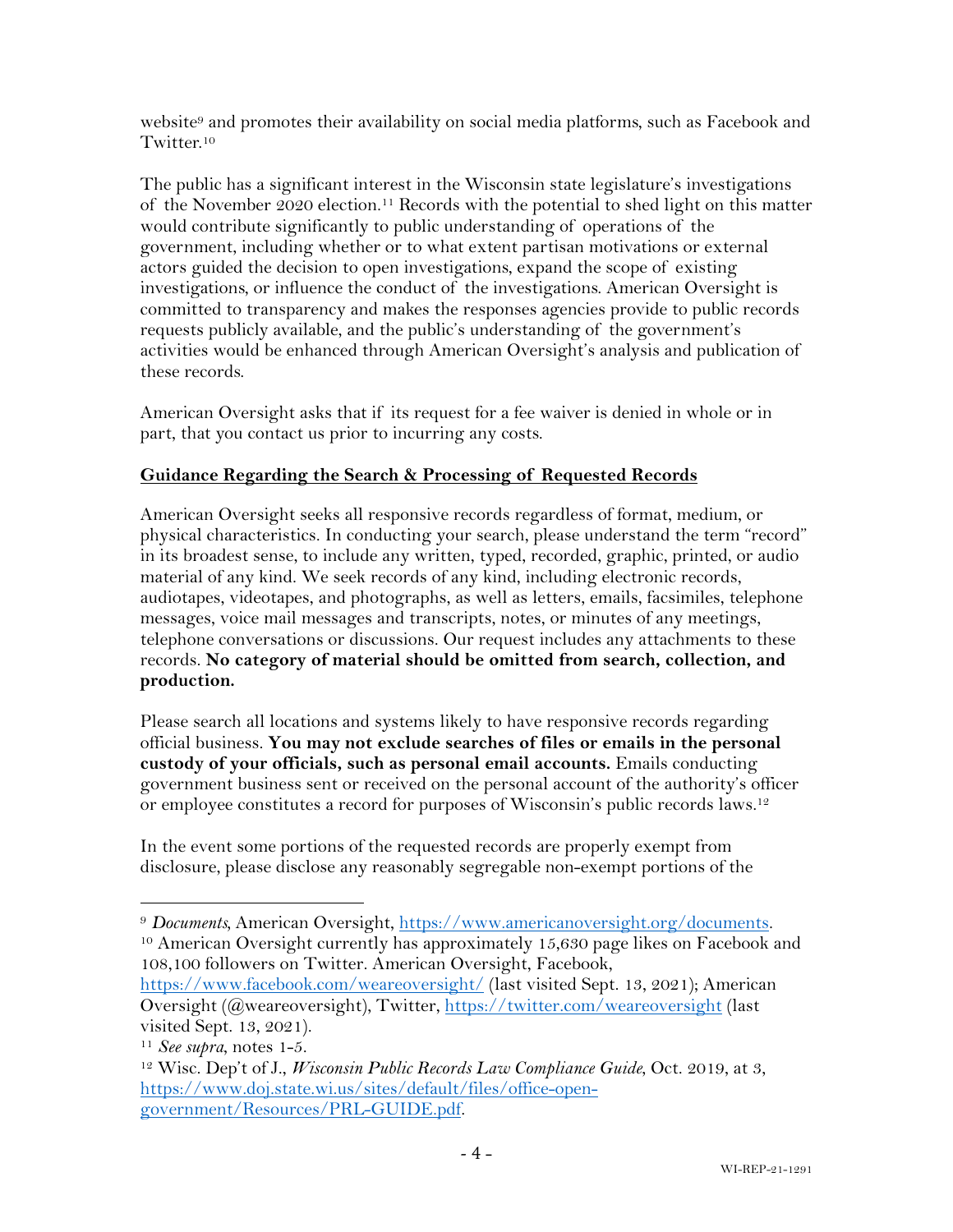requested records.13 If it is your position that a document contains non-exempt segments, but that those non-exempt segments are so dispersed throughout the document as to make segregation impossible, please state what portion of the document is non-exempt, and how the material is dispersed throughout the document. If a request is denied in whole, please state specifically that it is not reasonable to segregate portions of the record for release.

American Oversight expects that you have ensured all responsive records and records relevant to this request and your compliance with it are retained as required by Wisconsin law. Please take all appropriate steps to ensure that no such records are deleted by the agency before the completion of processing for this request. If records potentially responsive or relevant to this request, or your compliance with it, are likely to be located on systems where they are subject to potential deletion, including on a scheduled basis, please take steps to prevent that deletion, including, as appropriate, by instituting a litigation hold on those records.

## **Conclusion**

If you have any questions regarding how to construe this request for records or believe that further discussions regarding search and processing would facilitate a more efficient production of records of interest to American Oversight, please do not hesitate to contact American Oversight to discuss this request. American Oversight welcomes an opportunity to discuss its request with you before you undertake your search or incur search or duplication costs. By working together at the outset, American Oversight and your agency can decrease the likelihood of costly and time-consuming litigation in the future.

Where possible, please provide responsive material in an electronic format by email. Alternatively, please provide responsive material in native format or in PDF format on a USB drive. Please send any responsive material being sent by mail to American Oversight, 1030 15th Street NW, Suite B255, Washington, DC 20005. If it will accelerate release of responsive records to American Oversight, please also provide responsive material on a rolling basis.

We share a common mission to promote transparency in government. American Oversight looks forward to working with your agency on this request. If you do not understand any part of this request, please contact Sarah Colombo at records@americanoversight.org or (202) 869-5244. Also, if American Oversight's

<sup>13</sup> Wis. Stat. § 19.36(6).